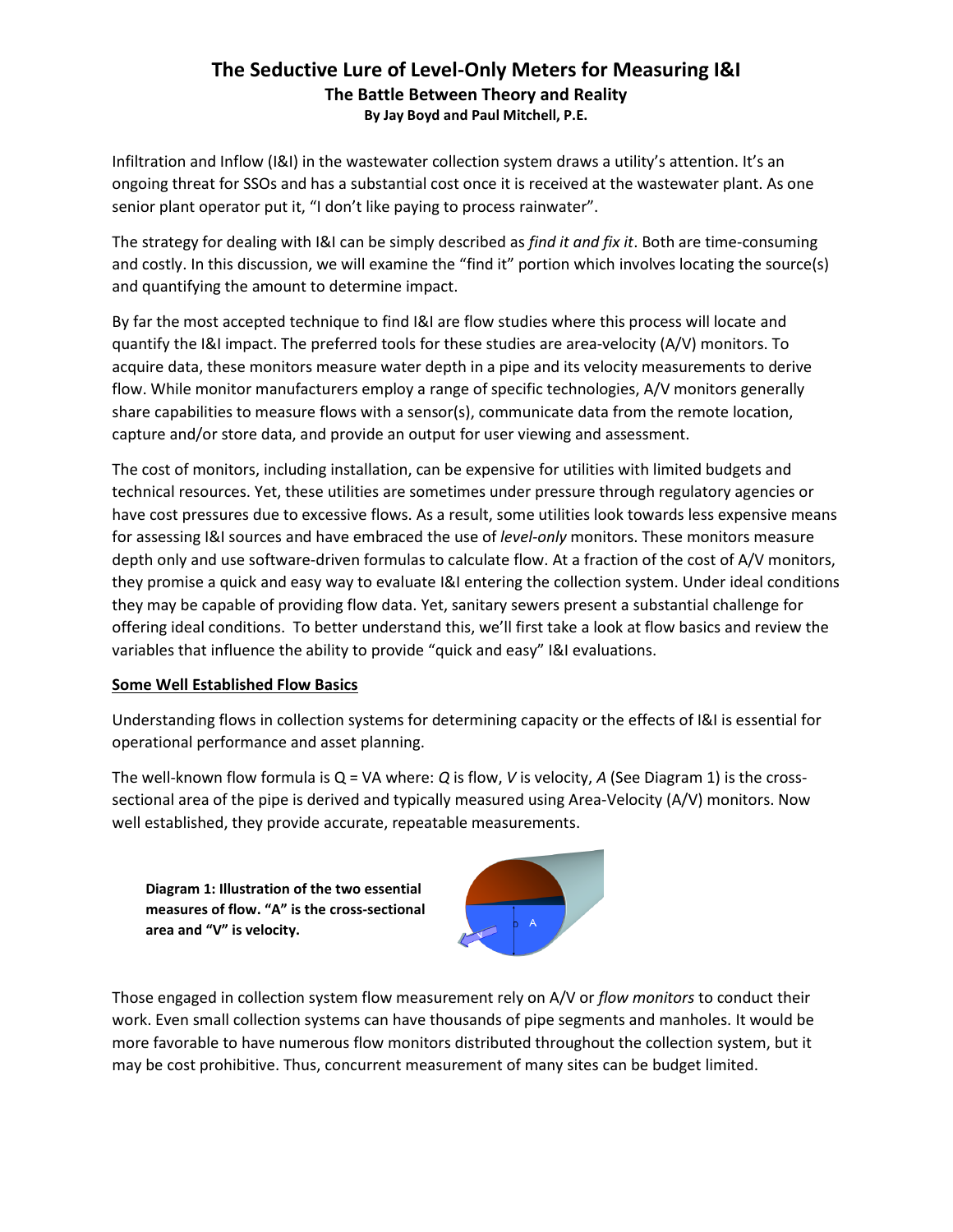#### **But Wait! Is There Another Way?**

Over the past few years "level monitors" (level-only monitors) have offered the promise of providing collection system flow data but at a fraction of the cost of A/V monitors. These monitors measure the distance from the sensor to the water below and then calculate water level in the pipe for a given pipe diameter per Diagram 2, below.



Level-only monitors do not measure velocity (*V*). So, if we are to solve the simple flow equation of Q = VA how can we account for velocity?

Using Manning's equation below it is theoretically possible to determine velocity (*v*) as shown:

$$
v=\frac{1.486}{n}R^{2/3}S^{1/2}
$$

Where (factors):

*n* is the Manning co-efficient (boundary resistance),

*R* is hydraulic radius (of the pipe),

*S* is slope (of the grade).

We must therefore know these three factors above to successfully arrive at velocity (*v*) . To do this we must determine:

- Pipe material for the Manning co-efficient, (*n)*.
- Derive the hydraulic radius (*R*) from the level measures, pipe shape and pipe diameter
- Determine the slope of the grade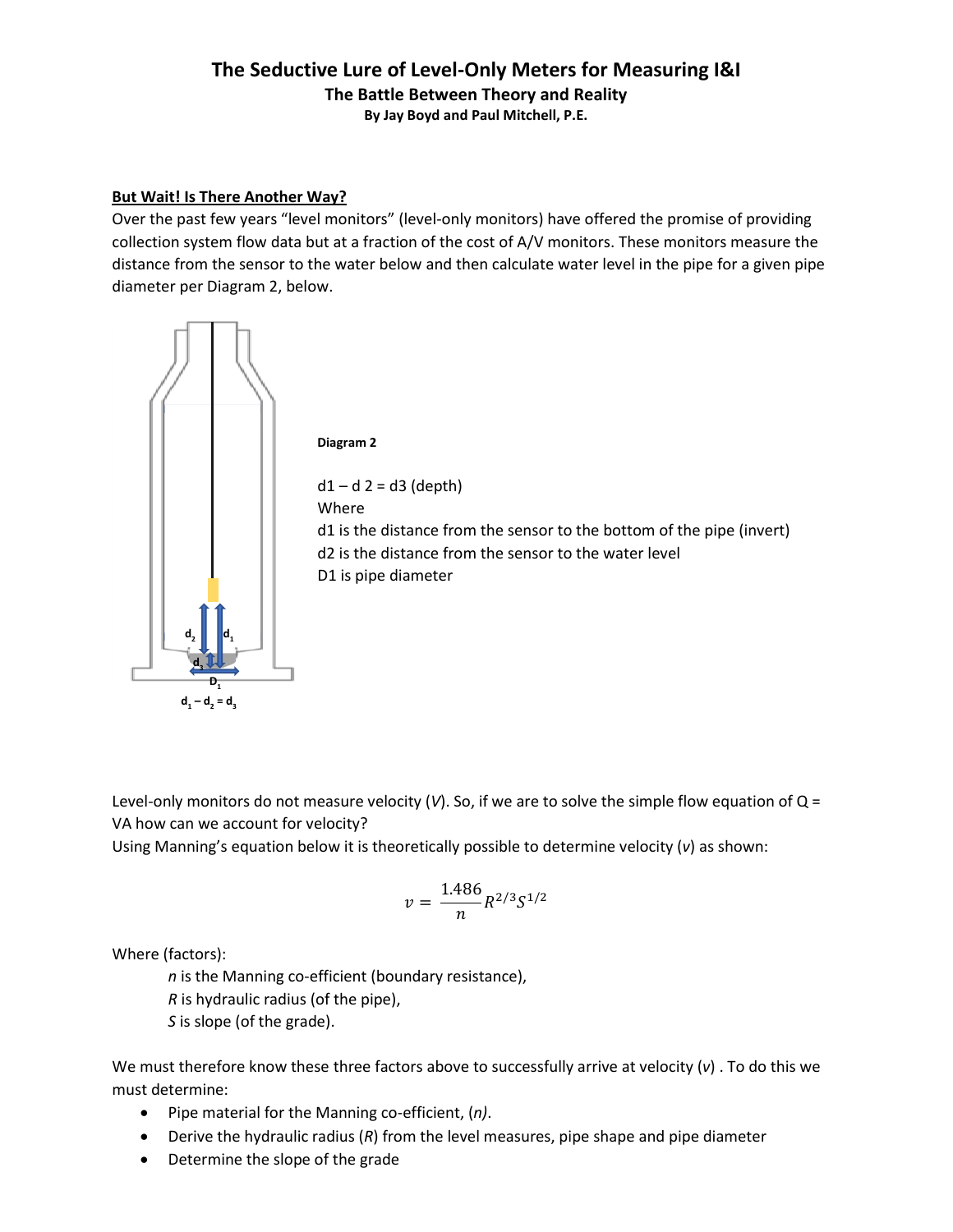Once these factors are accounted for, software is typically used to derive flow (*Q*). Provided that levelonly monitors and software can be used to derive flow there are some advantages to be realized as outlined below:

**Cost.** Level-only monitors typically cost 35% to 60% less than A/V monitors. Thus, users can either measure I&I for less cost or, alternately, the user can deploy more monitors for the same expense. The latter case increases the number of monitoring locations.

**Installation.** Generally, level-only monitors are easier and faster to install and uninstall. Consequently, they can be more easily moved to a new location if desired.

As the title of this paper suggests, level-only advantages seem compelling and even seductive at first glance, so we will now take a closer look.

### **A Neat Equation Can Get Messy Quickly**

As expected, there are some significant challenges for using level-only monitors for calculating flow. The essential goal is to acquire *good quality* measurement data that is *accurate and repeatable*. Without this, poor quality, spurious data will lead to erroneous conclusions about flow or I&I sources or system capacity.

As stated previously, level-only monitors do not measure velocity (*v*), but instead derive it as shown above.

Looking at the velocity (*v*) formula, n, R and S are the variables (values) that must be determined to complete the equation. These values *must* be accurate otherwise a calculation will have error. To test if accuracy is possible we will take a look at each value.

**Slope***.* Often, slope (*S*) can be obtained from the design drawings. We must then assume that the intended-construction slope noted in the drawing perfectly matches the actually-constructed slope (asbuilt). Experience clearly shows that this is a poor assumption as construction practices do not replicate design to high degrees of accuracy. In addition, segment to segment slopes (including the segment leading into the manhole) can be an order of magnitude different from the manhole to manhole *average* slope. Furthermore, the slope in the manhole itself is rarely the same as the assumed slope of piping.

Post construction, we must assume that nothing has influenced or changed the pipe slope. For example, we must assume that there is no settling or upheaval. In practice, this is another poor assumption. Therefore, from design to construction and from construction to the current state of the pipe we see two instances of potential error for knowing slope. At best, the slope value will be an estimate and even that can be an order of magnitude off.

**Hydraulic Radius.** When acquiring a radius (*R*) of a pipe, several assumptions are made.

- that the pipe geometry is round,
- that the diameter of the invert trough is dimensionally uniform,
- that the invert and the influent and effluent pipe diameters are uniform.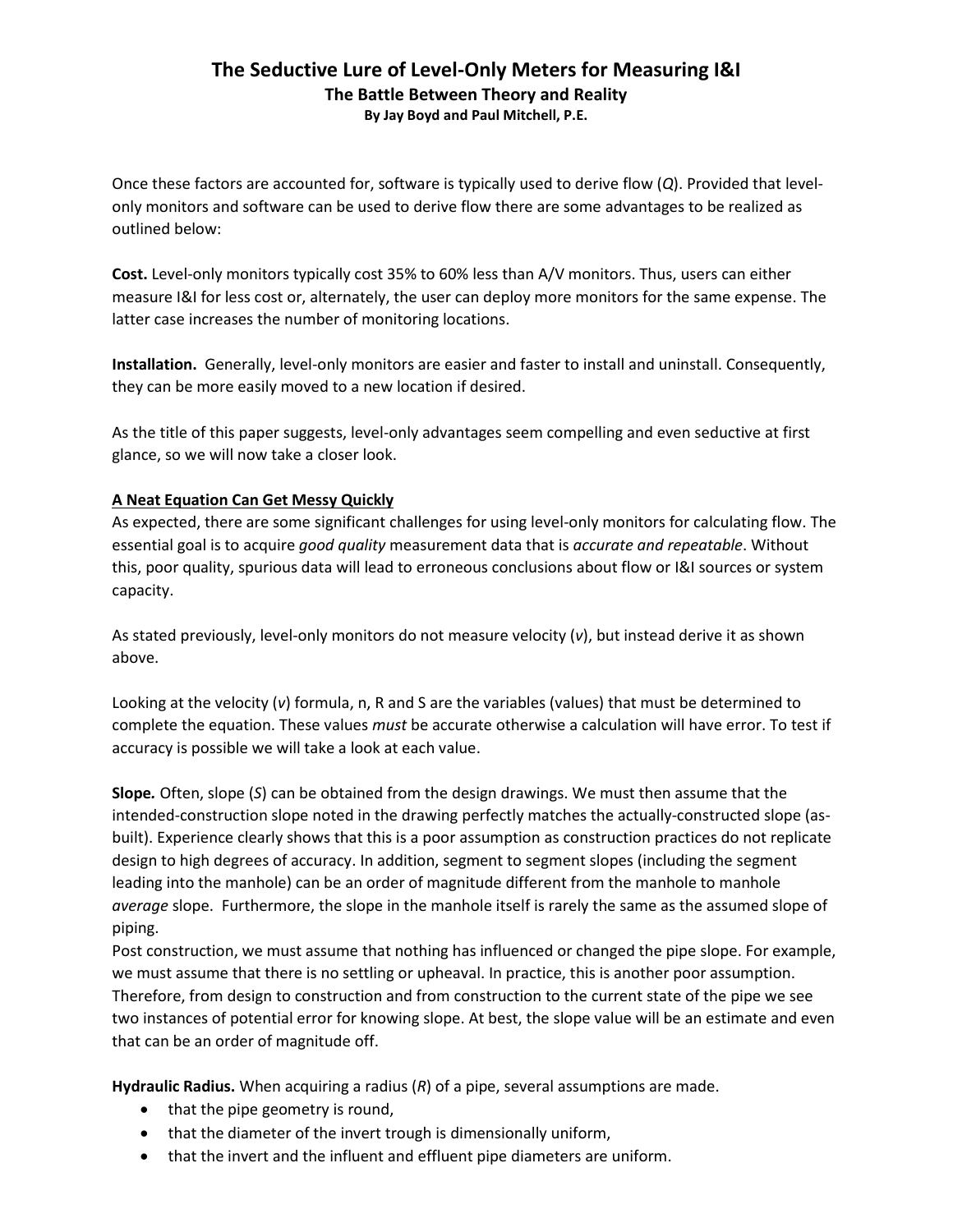Invert geometry and uniformity are not well controlled in construction. To demonstrate these inconsistencies all it takes is a random inspection of a dozen or so manholes to bear-out that invert dimensions are not well controlled nor, do they have to be to be functional. Therefore, the poor control of geometry and dimensionality are sources of error.

Of special note, any manhole invert with a junction by design has differential radii and cannot be measured with level-only.



**Manning's Coefficient.** Manning's Coefficient of Roughness can be thought of as the resistance to flow on the pipe boundary pipe surfaces. The roughness co-efficient can be referenced using published tables based on pipe material. These tables provide the "*n*" value in the velocity equation. For example, a concrete pipe is listed as *n = 0.015*, a vitrified clay pipe is listed as *n = 0.013*, etc. While useful as a starting point, these values cannot account for actual pipe condition. The roughness tables provide a value range to account for this, but the reality is that judging pipe roughness coefficient is difficult at best. Therefore, the "*n*" value is an estimate. Potential error is again introduced.

**Uniform Flow.** Manning's equation always assumes that there is "smooth, uniform flow." In a sewer that's rarely true. Considering such conditions as backwater, drawdown, wavy/choppy, or transitional slope-change; the equation will be wrong. Transitional flows from such conditions, directional change, obstructions, pipe curves, and off-sets will violate the Manning's uniform flow assumptions. Backwater, may be the most egregious issue where level is rising but actual flow is not, in fact, changing.

**Sediment & Wetted Area.** The final step in computing flow (*Q*), is to multiply estimated velocity (*v*) by wetted area (*A*) of flow. If sediment is present, this will render the assumed area erroneous. In some cases, this can add massive error to the computation. Often it is difficult or impossible to determine the presence of sediment from a topside view only. Even if an attempt is made to account for sediment in the flow cross sections, sediment is typically not uniformly distributed and causes excessive error regardless.

In summary, Manning's equation has the potential for providing acceptable results. As shown above, accuracy of results is dependent on a wide range of variables. Slope, hydraulic radius, wetted area, Manning's coefficient of roughness, and the assumption of smooth uniform flow all have error potential and some, significantly so. When these variables are combined into a single equation, error is multiplied significantly, and accuracy is severely compromised. Even an estimate would have to be called into question for its value of use.

### **The Phantom Rise: False Positives**

Despite error from variables as described previously, it can be argued that level-only monitors can provide useful comparative information. Specifically, while the actual flow values may be inaccurate, level-only measurement can reveal differences for wet versus dry weather flows. Intuitively, one would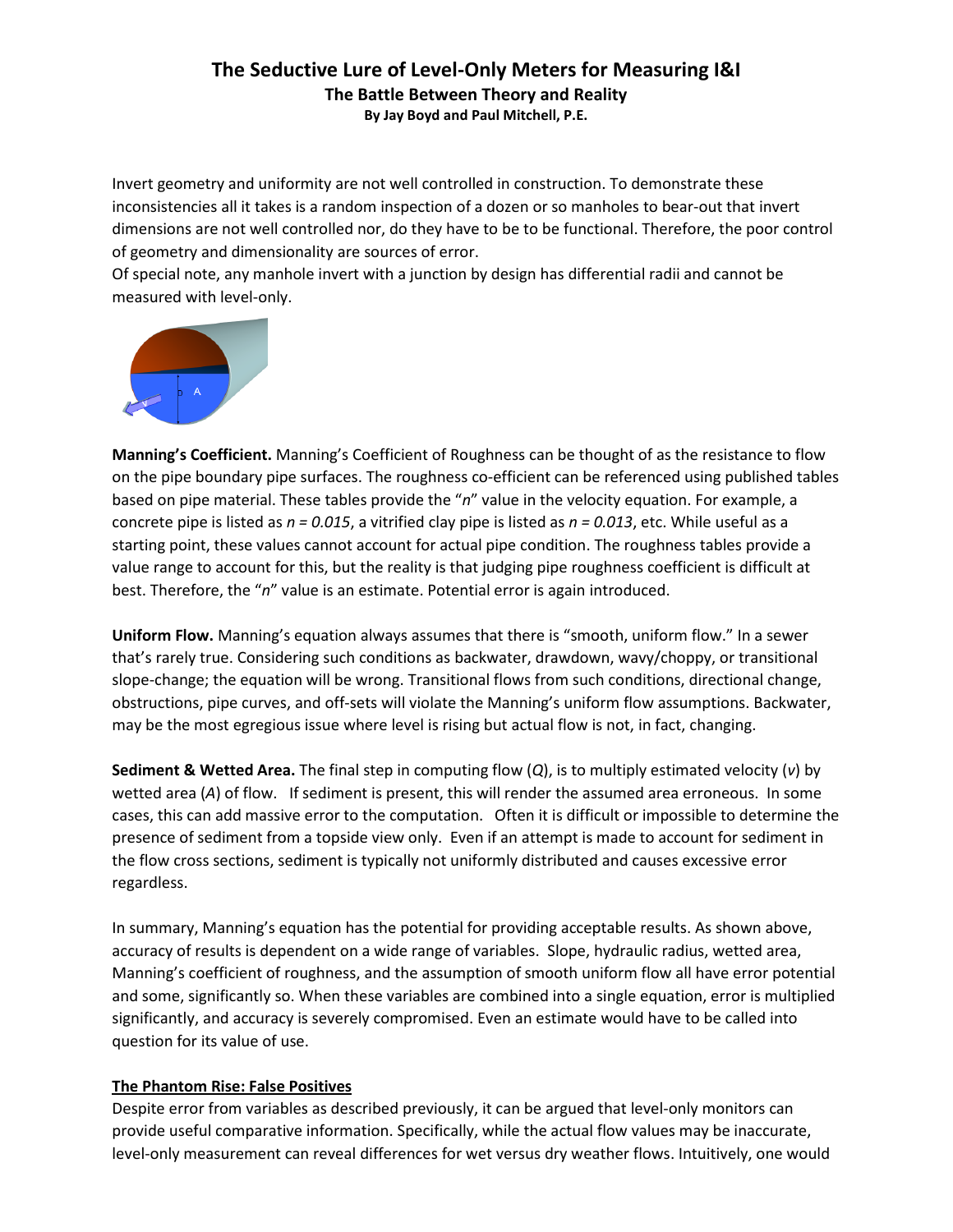expect that wet weather will produce higher levels at a given site than in dry weather as illustrated in Graph 1.

Yet, there are numerous factors that can influence level changes and *mask* the actual flow conditions when using levelonly monitors.

During a rain event flow (*Q*) would appear to increase substantially based on a rising level values. This appears to be the case as shown in the Graph 2 hydrograph where water levels rise concurrent with a rain event. Yet, level change (depth) in this instance was a



result of a developing downstream blockage where dry weather sediment build-up caused a back-up. It was not due to rain derived I&I (RDII). In another example, the Graph 3 hydrograph shows what appears to be increased flow due to rain. Here again, a downstream fats, oils and grease (FOG) blockage was developing at the pipe crown. Measured levels (depth) in the pipe increased due to the blockage. In both cases these blockages and corresponding level rise would be interpreted as RDII. If we depended on level-only measurement this could have led to a conclusion that the area was a source of I&I leading to expensive action, possibly rehabilitation or replacement. Instead, a good cleaning of blockages would show that these locations only contributed minor to increases of I&I during rainfall.







#### **Graph 3- FOG "phantom"**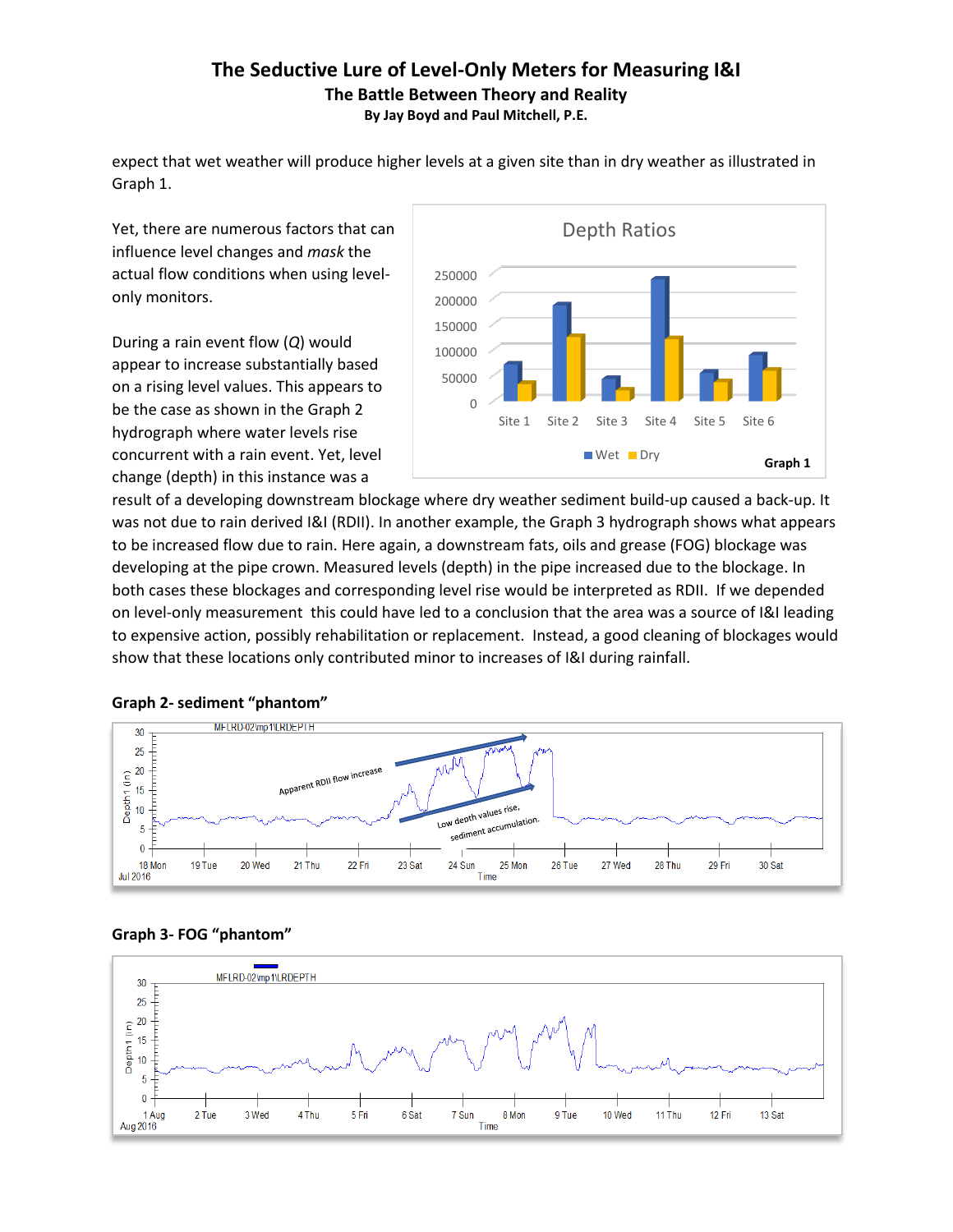In Graph 4, below, we see a large 8X jump in level (blue) indicative that flow has significantly increased. Yet, the A/V meter data shows a 1.4X increase of flow. Why the discrepancy? This is a backwater condition. It looks like a I&I issue, but it is not.



#### **The Hidden Truth: False Negatives**

In a recent study in the Washington State, level-only monitors were compared to A/V monitors assessing their ability to identify and quantify I&I. Co-located monitors provided level data and flow data change at several locations. Hydrographs revealed a distinct pattern where the A/V monitors measured substantial flow increases while the level-only monitors showed minor change indicating a false negative.

In Graph 5 the two hydrographs representing depth-only measurement and flow did not correlate. Instead, the depth-only measurements showed a lower (negative) depth change (blue) while flow (green) hydrograph value doubled. Therefore, if level-only monitors were used to determine I&I, the event would have been completely missed and the utility might conclude that this site had no issues. Hydraulics can be odd and complex at times in sewers as shown here.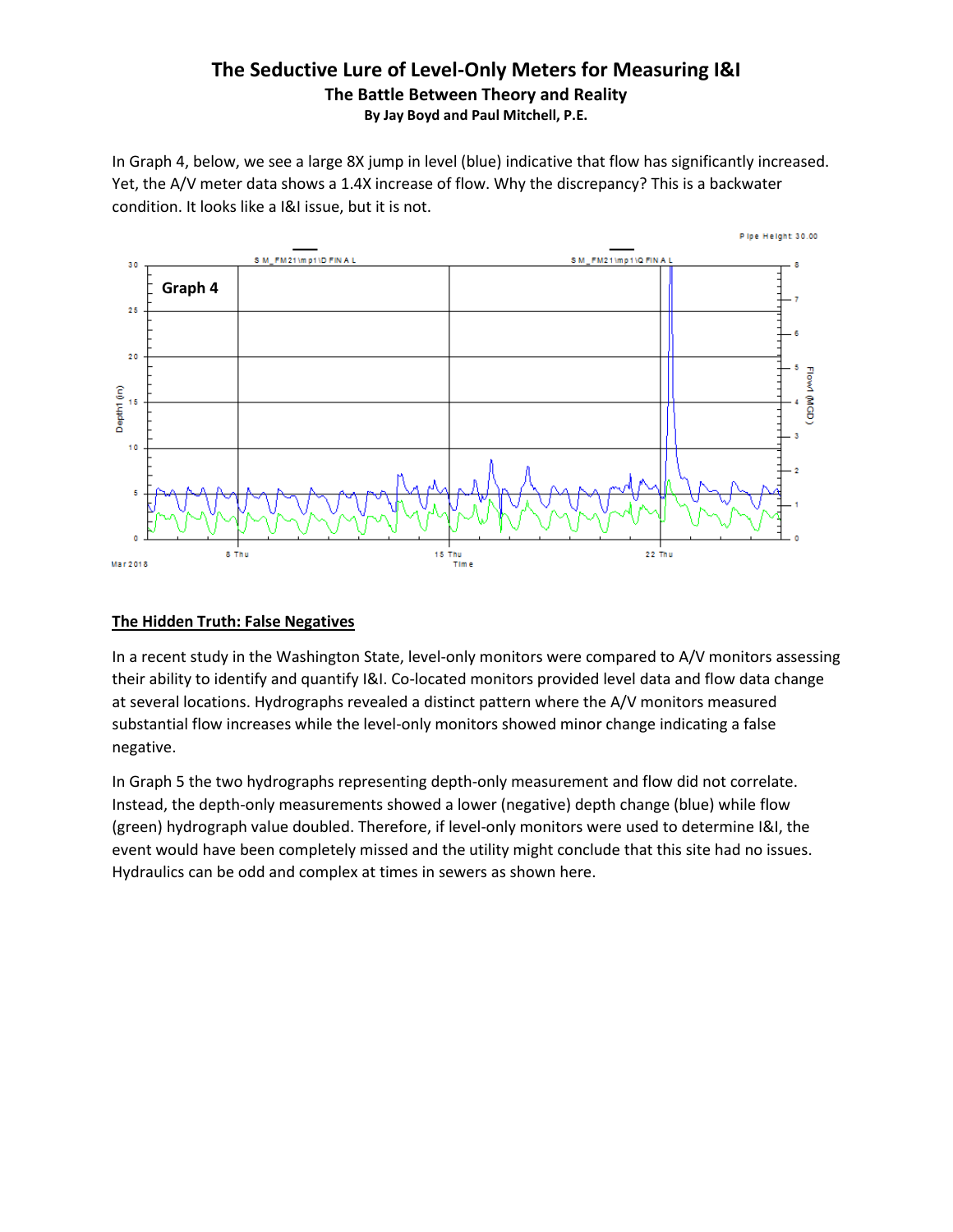# **The Seductive Lure of Level-Only Meters for Measuring I&I The Battle Between Theory and Reality**



**Graph 5: Depth (blue) decreases while flow increases (green).**

Graph 6 is another example of poor level-flow correlation. In response to a 1.5" rainfall, the level-only monitor recorded a 1.0" level change. Using Manning's equation, we would calculate that this was a 2.8X increase in flow. Yet, the A/V monitor measured a 14X increase in flows. The level-only monitor 2.8X increase in flow. Yet, the A/V monitor measured a 14X increase in<br>registered as a minor level change and might be ignored by the utility.



**Graph 6: minor change in level (blue) versus a significant change in flow (green)**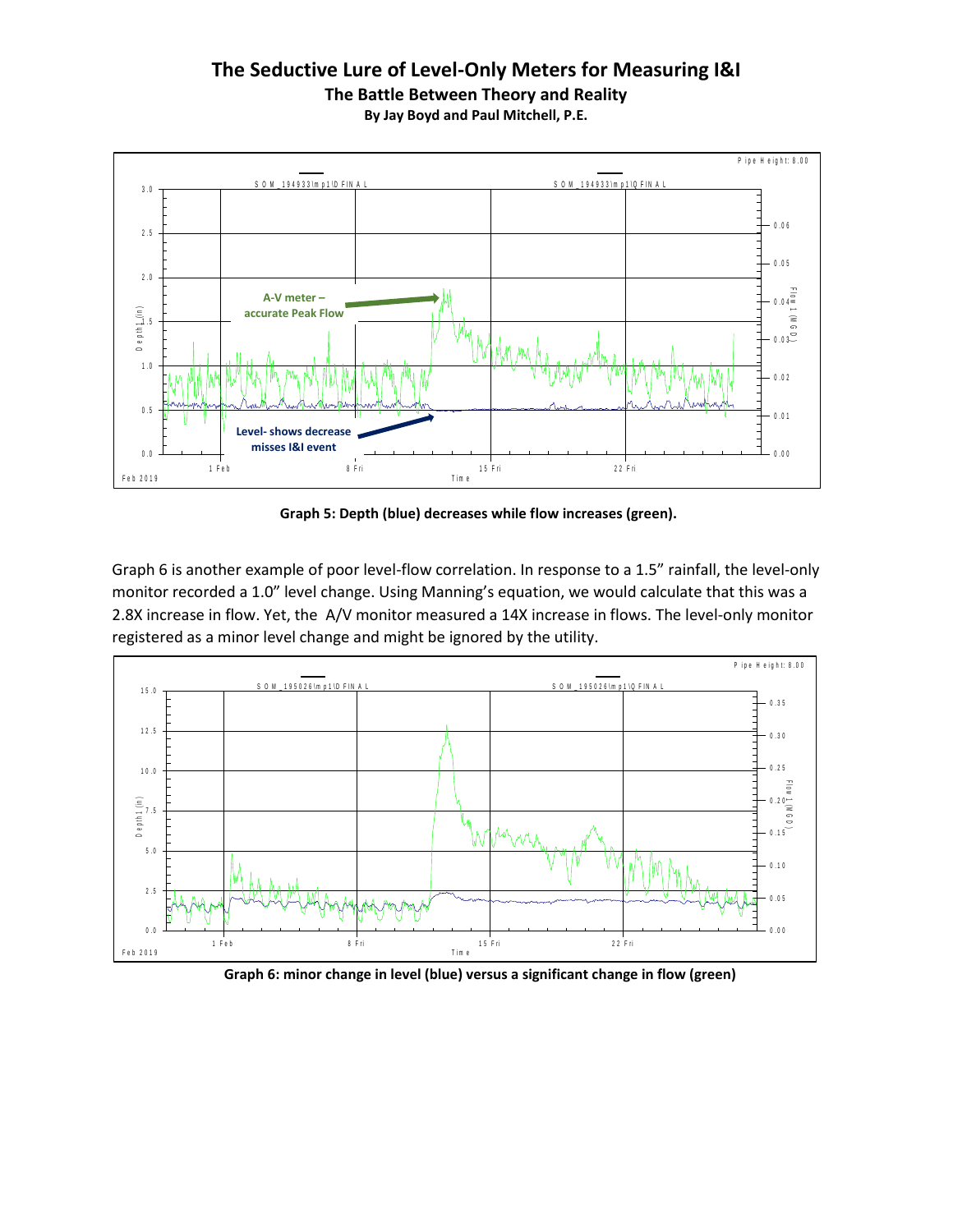A similar disparity is observed in Graph 7. The level measurement shows a modest 0.4" increase. The Manning's calculated flow change would be 1.7X. Yet the A/V monitors measured more than a 3.6x increase. If only dependent on level-only monitors, the user would not perceive this site to be a<br>significant issue with a Manning's calculated increase. significant issue with a Manning's calculated increase.



**Graph 7- level-only (blue) indicating moderate increase versus flow (green) show with 3.6x increase.**

These examples illustrate how level-only monitors do not reflect actual conditions of flow. The reason is that in all cases there was a significant increase in velocity (*v*) which accounted for the corresponding increases in flow. The level-only monitors missed the velocity change altogether. Therefore, without direct velocity measurement of the A/V monitors, the flow change can be hidden from level-only monitors. Consequently, substantial I&I sources would not be detected, and these sites would be ignored for future corrective action.

#### **Conclusions**

Level-only monitors are useful for several collection system applications including sanitary sewer overflow (SSO) mitigation, optimizing cleaning schedules using real-time site feedback, reporting CSO activation, and even back-up alarming at wastewater pump stations.

Yet, it's been demonstrated that level-only monitors attempting to measure flow and detect I&I by incorporating algorithms (any assumptive flow based on depth) for the flow calculation rely on multiple, poorly controlled variables. Thus, they are a significant source of error. As presented, level-only monitors can indicate false positives from blockages and backwater and false negatives in the case of undetected velocity changes.

It's been argued that some error is acceptable and that you can get "close". But how do we define "close"? If we study 10 sites and miss I&I on 50% of them, is that "close"? If we only miss I&I on 20% of the segments, is that acceptable? Rehabilitation costs can easily be in the six to seven figure range. That being the case, it is hard to imagine that even 20% error is acceptable when millions of capital dollars are at risk. Further, if an investment is made in the wrong sections due to error, there is no return on capital whatsoever. The low cost and seeming ease-of-use level-only monitors can be seductive but accompanying this is substantial potential for error and wasted resources.